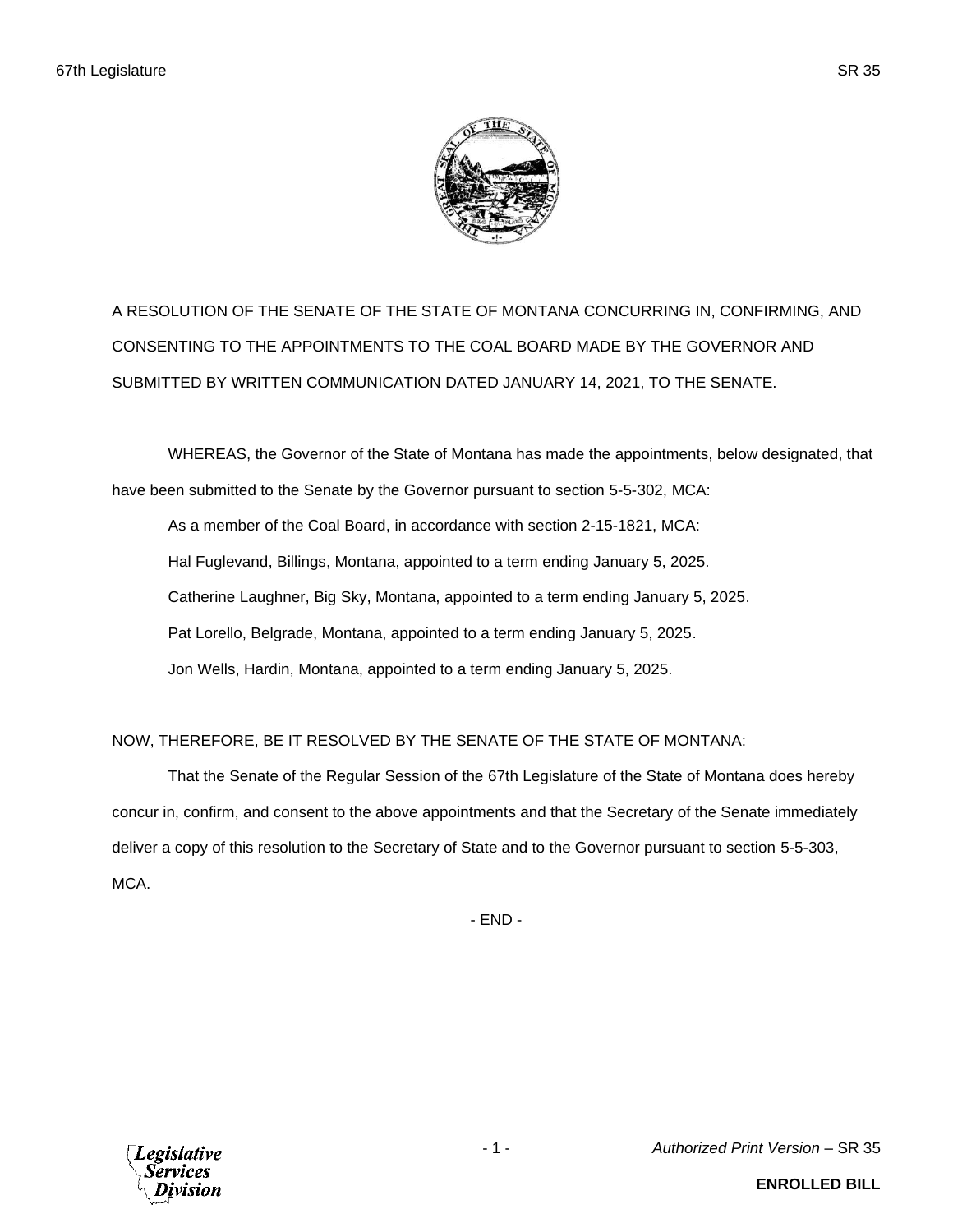## SENATE RESOLUTION NO. 35

## INTRODUCED BY D. ANKNEY

A RESOLUTION OF THE SENATE OF THE STATE OF MONTANA CONCURRING IN, CONFIRMING, AND CONSENTING TO THE APPOINTMENTS TO THE COAL BOARD MADE BY THE GOVERNOR AND SUBMITTED BY WRITTEN COMMUNICATION DATED JANUARY 14, 2021, TO THE SENATE.